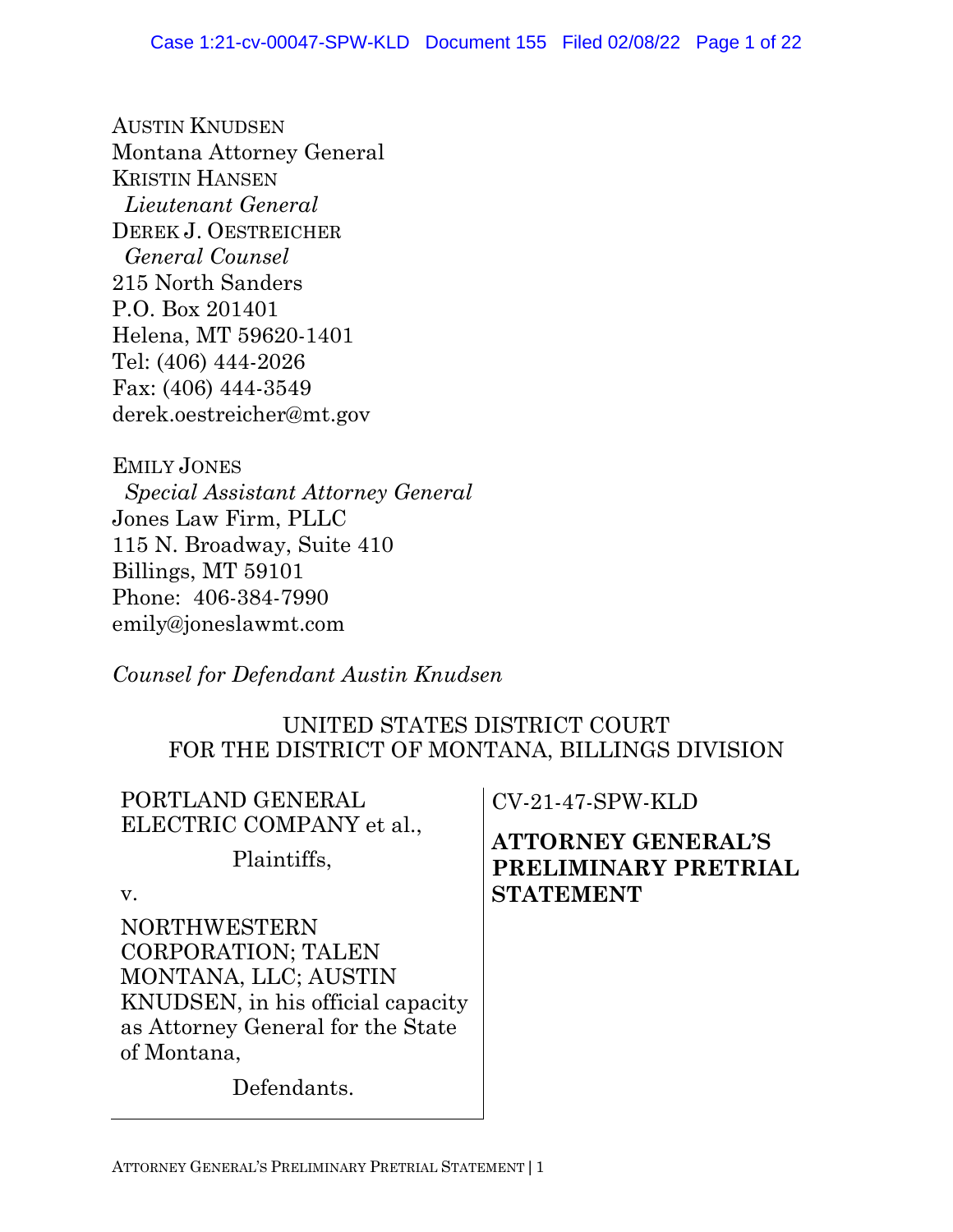Defendant Austin Knudsen, in his official capacity as Attorney General for the State of Montana ("Attorney General Knudsen") submits the following Preliminary Pretrial Statement pursuant to L.R. 16.2(b) of the Rule of Procedure of the United States District Court for the District of Montana:

#### **A. Brief Factual Outline of the Case**

Colstrip comprises two coal-fired electrical generation facilities in Colstrip, Montana. Colstrip provides the People of Montana with a crucial source of energy, revenue, and employment. Talen Montana, LLC ("Talen"), NorthWestern Corporation ("NorthWestern"), Avista Corporation ("Avista"), Puget Sound Energy, Inc. ("PSE"), PacifiCorp, and Portland General Electric Company ("PGE") jointly own Colstrip. Talen is also Colstrip's Operator. The Ownership and Operation Agreement ("O&O Agreement"), first executed in 1981 and amended four times since, governs these parties' ownership and operation of Colstrip.

In recent years, Washington and Oregon have passed anti-coal laws discouraging the importation and use of coal-powered electricity. *See* Wash. Rev. Code § 19.405.030(1)(a); Or. Rev. Stat. § 757.518(2). The Plaintiffs in this case claim that the Washington and Oregon laws will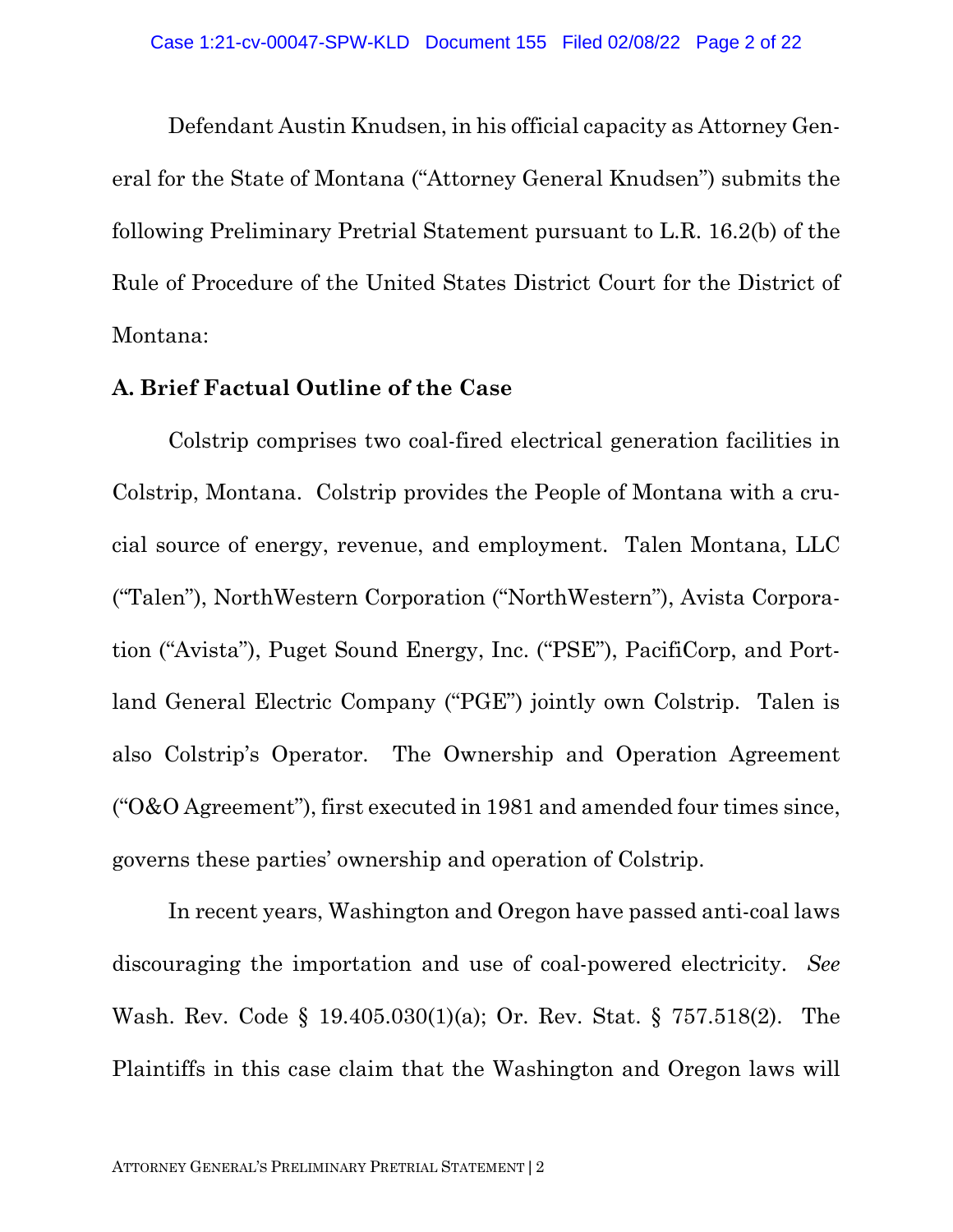make it economically unreasonable for them to keep Colstrip running. Doc. 32 at  $\P$  3, 42. The Plaintiffs further claim they must therefore start working on a plan to shut down Colstrip. *Id.*, ¶¶ 42–43.

On May 3, 2021, Governor Gianforte signed Senate Bill 265 ("SB 265") and Senate Bill 266 ("SB 266") into law. SB 265 amended Mont. Code. Ann. section 27-5-323, which provides, in relevant part, that "[a]n agreement concerning venue involving a resident of this state is not valid unless the agreement requires that arbitration occur within the State of Montana." SB 265 added that "[a]n agreement concerning venue involving an electrical generation facility in this state is not valid unless the agreement requires that arbitration occur within the state [of Montana] before a panel of three arbitrators selected under the Uniform Arbitration Act unless all parties agree in writing to a single arbitrator." MCA § 27-5-323(1). The Montana supreme court has upheld the pre-amendment version of section 27-5-323 against Federal Arbitration Act preemption claims. *See Keystone, Inc. v. Triad Sys.*, 971 P.2d 1240 (Mont. 1998).

SB 266 section 2(1)(a) (hereinafter, "the funding provision") provides that "[t]he failure or refusal of an owner of a jointly owned electrical generation facility in the state to fund its share of operating costs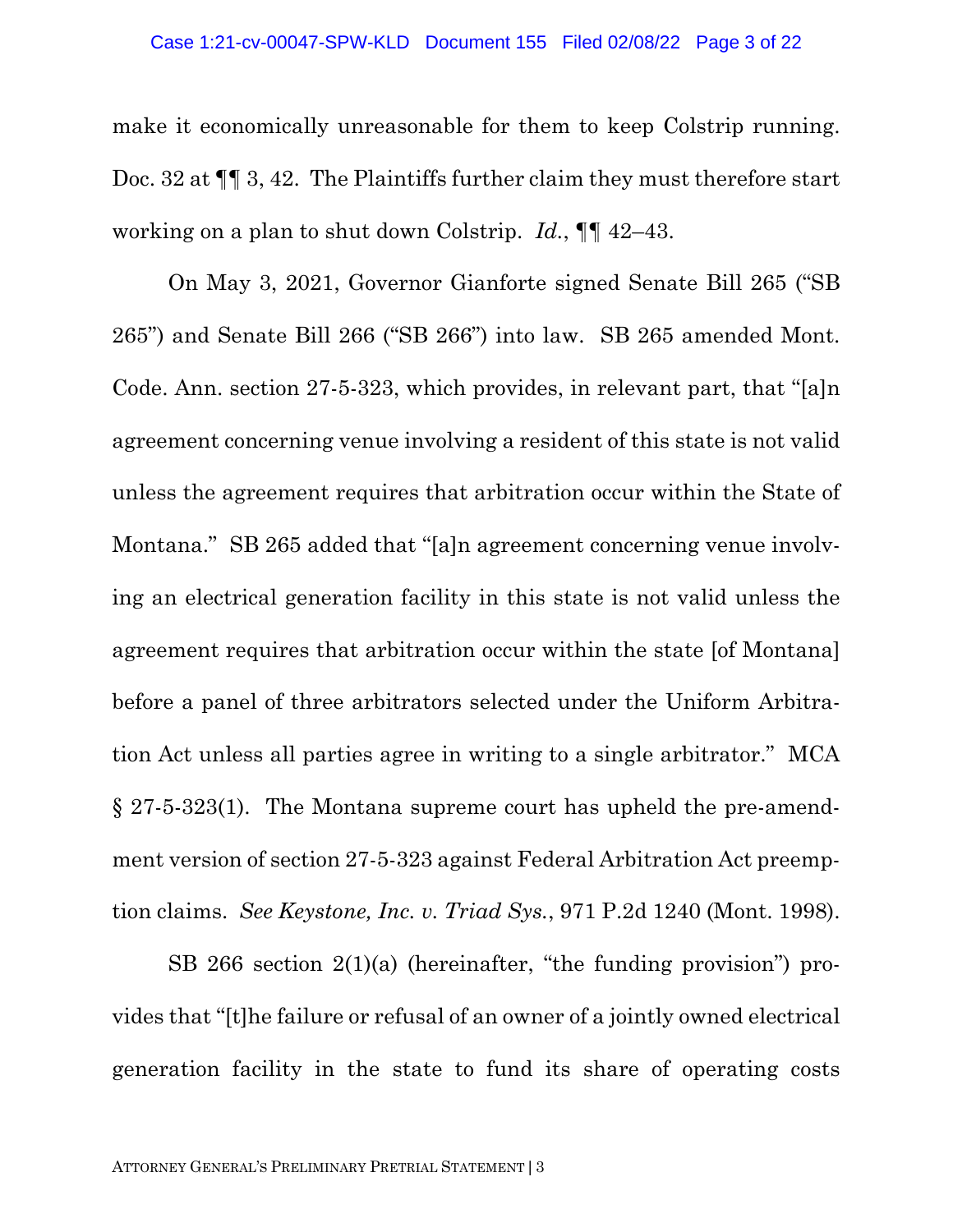associated with a jointly owned electrical generation facility is an unfair or deceptive act or practice in the conduct of trade or commerce" under the Montana Consumer Protection Act.

Section 2(1)(b) of SB 266 (hereinafter, "the unanimous approval provision") provides that "[c]onduct by one or more owners of a jointly owned electrical generation facility in the state to bring about permanent closure of a generating unit of a facility without seeking and obtaining the consent of all co-owners of a generating unit is an unfair or deceptive act or practice in the conduct of trade or commerce" under the Montana Consumer Protection Act. Section 2 of SB 266 also creates an enforcement mechanism: it authorizes the Montana Department of Justice to sue in state court to enjoin conduct that violates SB 266 and obtain a civil fine of \$100,000 for each day a party "willfully" violates SB 266. *Id.*, §§  $2(a)$ , (b).

Plaintiffs have named Attorney General Knudsen as a defendant in his official capacity pursuant to 42 U.S.C. § 1983. They seek the following forms of relief. First, Plaintiffs seek declaratory relief that SB 265 is unconstitutional as applied to the O&O agreement under the Contract Clause of the U.S. Constitution and is pre-empted by the Federal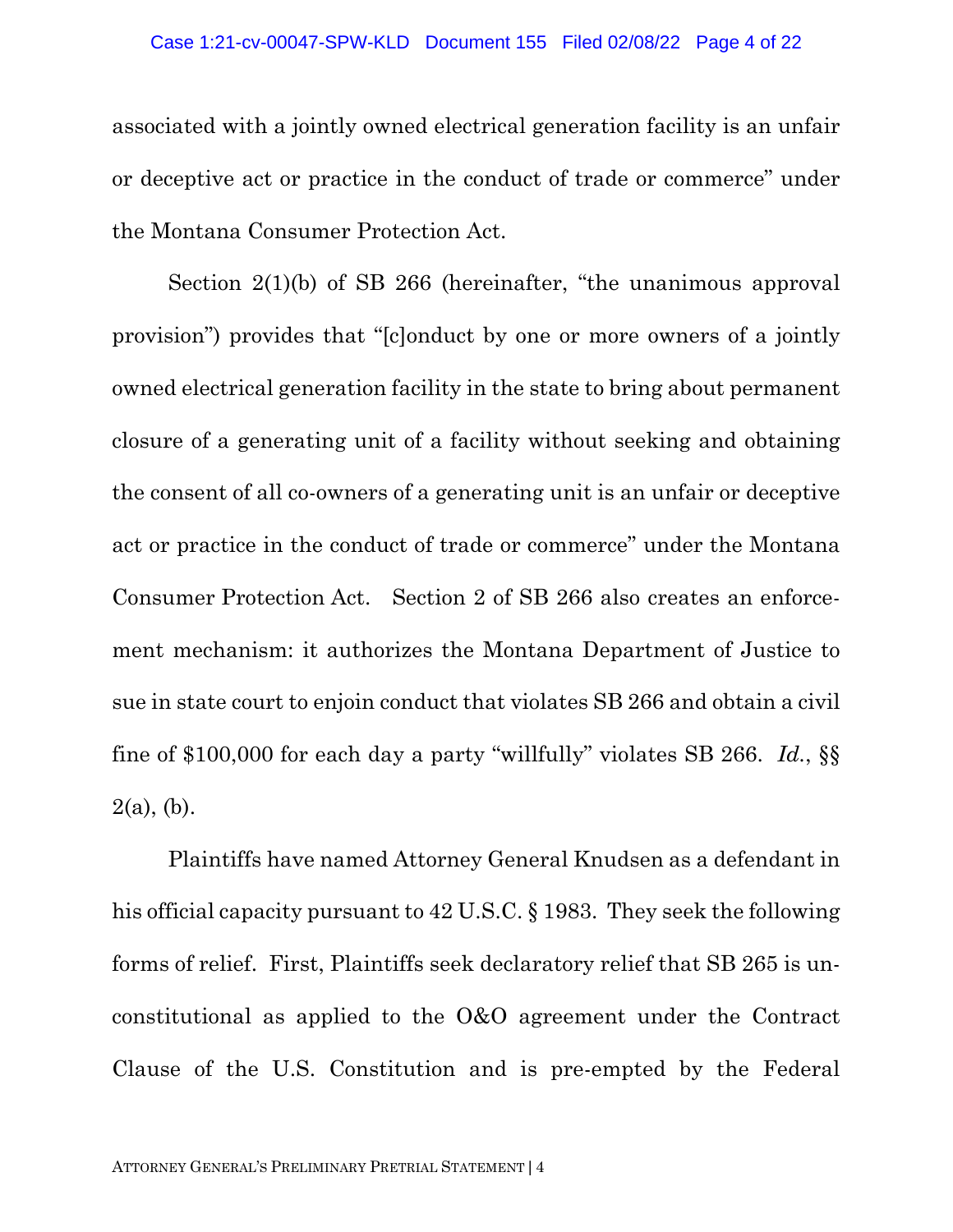Arbitration Act. As to SB 266, Plaintiffs seek declaratory and injunctive relief, asserting that SB 266 violates the Commerce Clause set forth in Article I, Section 8, Clause 3 and Article I, Section 10, Clause 1 of the U.S. Constitution, as well as the Due Process Clause of the Fourteenth Amendment. Attorney General Knudsen is defending the constitutionality of these laws.

#### **B. Basis for Federal Jurisdiction and Venue in the Division**

Plaintiffs assert claims arising under federal law and the United States Constitution. The Court's subject matter jurisdiction is limited to Article III cases or controversies. *See Lujan v. Defenders of Wildlife*, 504 U.S. 555, 560 (1992). Attorney General Knudsen has raised a jurisdictional defense that Plaintiffs lack standing to bring this claim because they cannot establish an injury-in-fact caused by SB 266. Venue is proper in the United States District Court for the District of Montana, Billings Division.

### **C–D. Factual and Legal Basis for Defenses to Claims**

**1. Plaintiffs' Complaint fails to state a claim upon which relief can be granted.**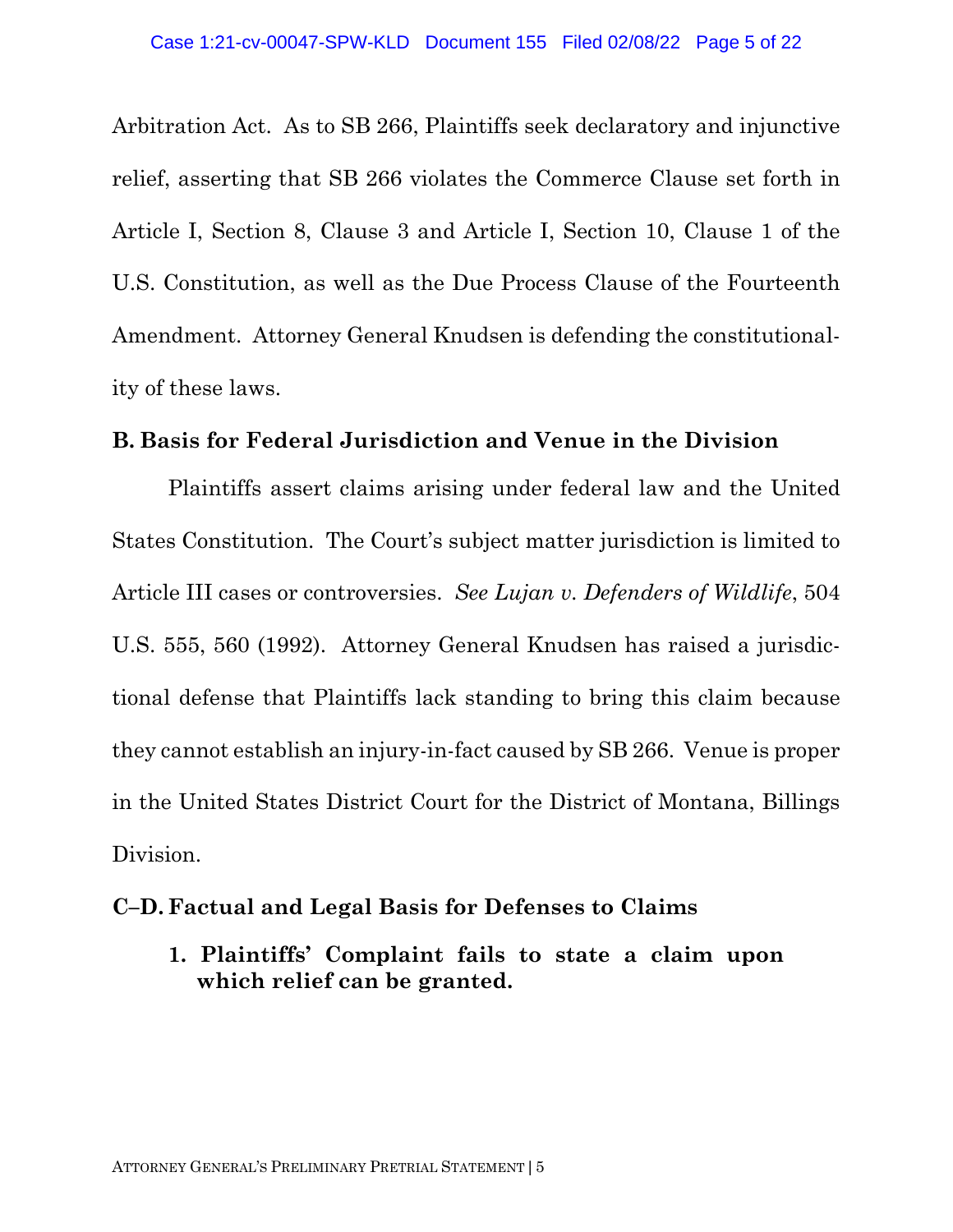The factual basis for this defense is that Plaintiffs lack standing and their claims are unripe and not justiciable, as described below. The legal basis for this defense is Fed. R. Civ. P. 12(b)(6).

# **2. Attorney General Knudsen did not subject Plaintiffs or cause Plaintiffs to be subjected to any violation of rights secured by the United States Constitution.**

### *a. SB 266 doesn't violate the Contract Clause.*

The Contracts Clause of the United States Constitution provides that "[n]o State shall … pass any … Law impairing the Obligation of Contracts." U.S. CONST. art. I, § 10. A law violates the Contracts Clause if it "has operated as a substantial impairment of a contractual relationship" and "is not drawn in an appropriate and reasonable way to advance a significant and legitimate public purpose." *Sveen v. Melin*, 138 S. Ct. 1815, 1821 (2018) (citation omitted).

The Attorney General believes, and will submit substantiating evidence after discovery, that SB 266 does not alter or impair the parties' existing contractual rights and obligations under the O&O Agreement. The Attorney General believes, and will submit substantiating evidence after discovery, that (1) the Plaintiffs may not close Colstrip without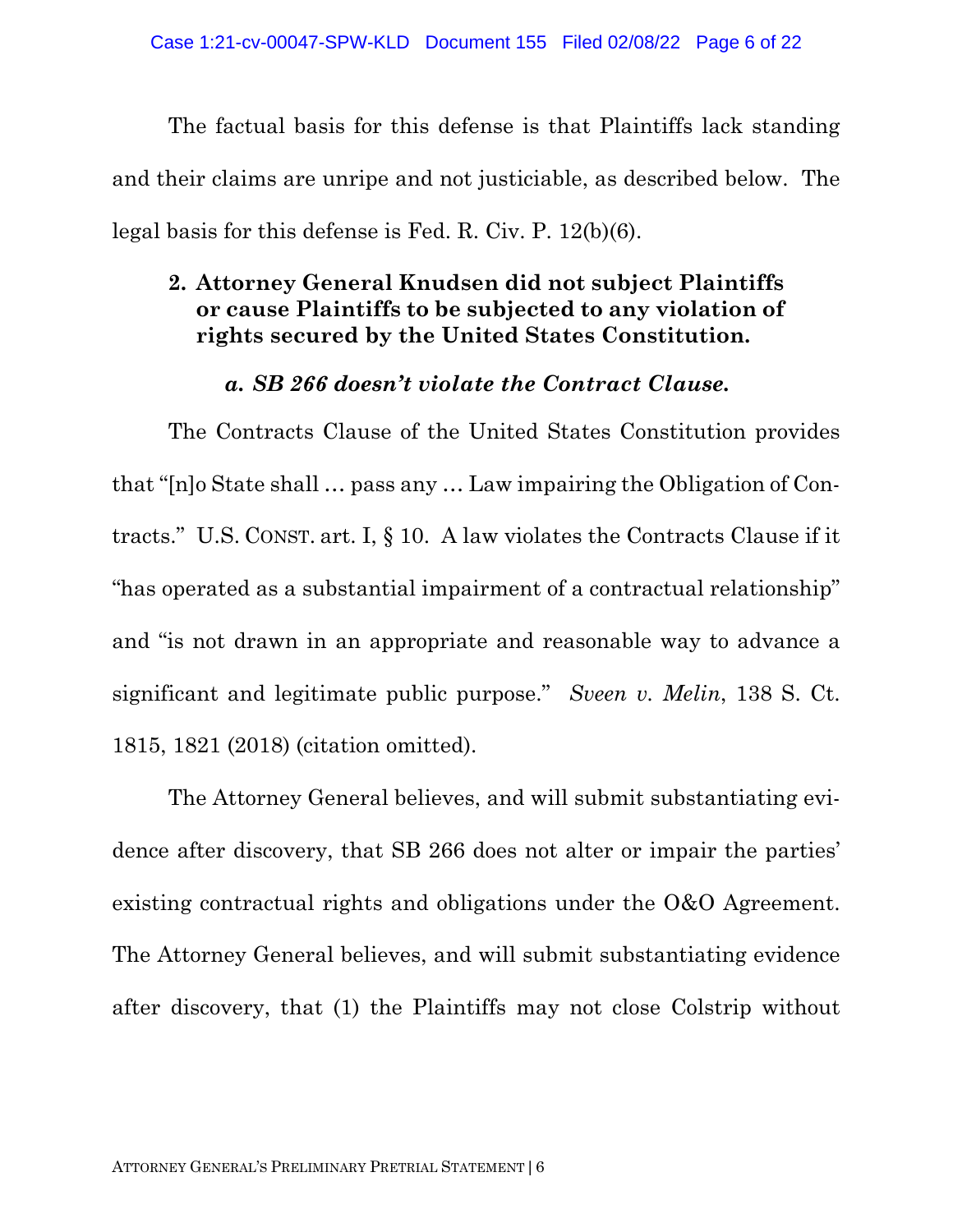unanimous consent of the other owners and (2) the O&O Agreement requires each owner to fund its share of the operating costs for Colstrip.

Even if the Court were to conclude that SB 266 substantially impairs the parties' contractual relationship, SB 266 is "drawn in an appropriate and reasonable way to advance a significant and legitimate public purpose." *Sveen*, 138 S. Ct. at 1821. SB 266's statement of legislative purpose observes that "electrical generation facilities" like Colstrip "have significant implications for the economy, environment, and health and welfare of Montana consumers." "[C]losure of electrical generation facilities without the consent of all owners threatens the safety of workers at the facility, threatens Montana's interest in environment remediation of the facility, and threatens the reliable supply of electricity for Montana consumers." *Id.* And "electrical generation facility owners who fail to fund their share of operating costs without the unanimous consent of all co-owners or seek closure of an electrical generation facility without the unanimous consent of all co-owners of the facility place on Montana local government units and Montana electricity consumers the burdens of disruptions in facility operations or closure of the facility." *Id.* The People of Montana rely on Colstrip for jobs, revenue, and energy. Without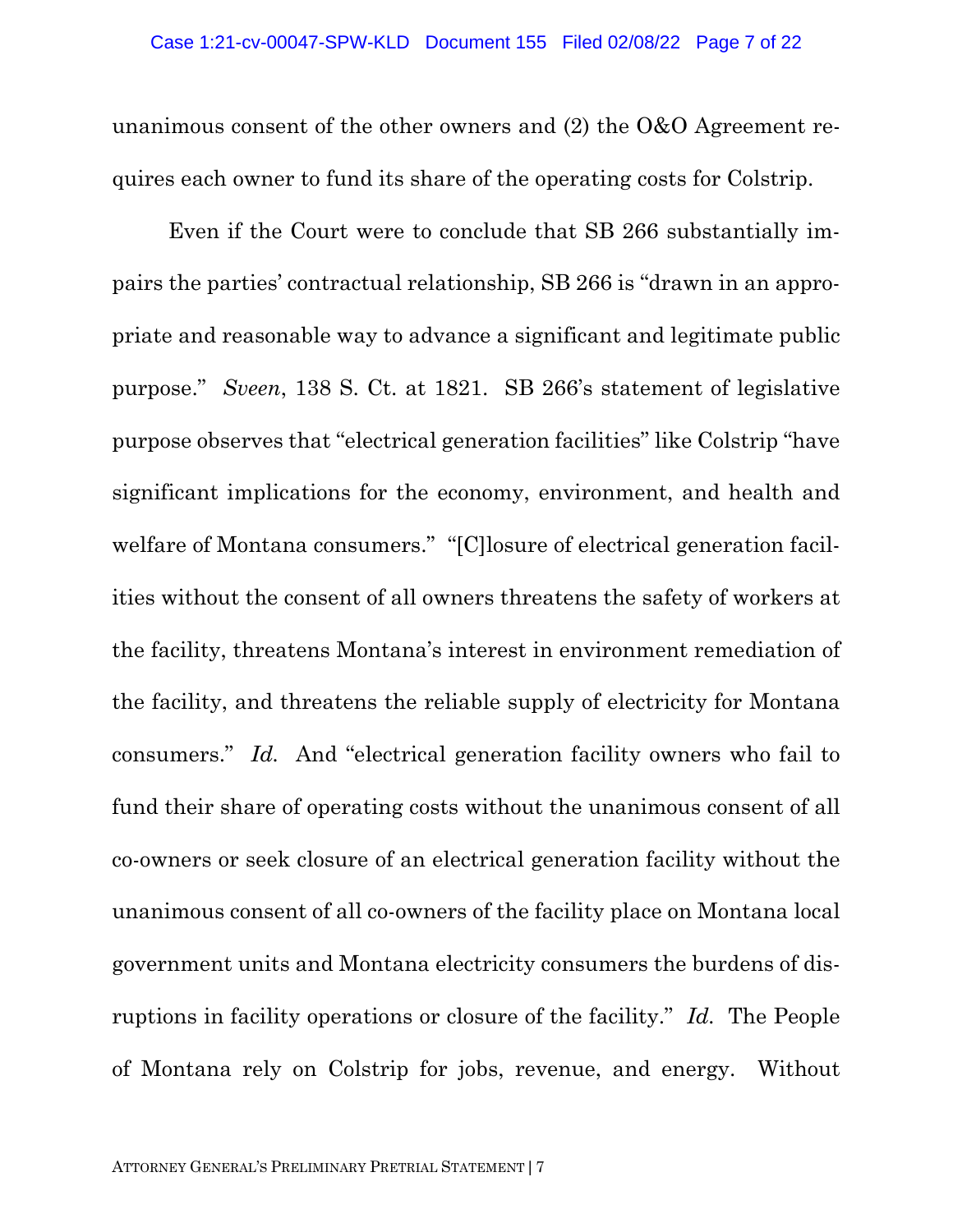question, Montana has a significant interest in protecting the health, welfare, and prosperity, of its citizens, and in maintaining its sovereignty over affairs that occur within its borders. SB 266 is appropriately drawn to advance these interests because it targets behavior that could shut down an electrical generation facility in Montana—in response to out-ofstate pressure—and cause the loss of power, jobs, and revenue.

#### *b. SB 265 doesn't violate the Contracts Clause.*

The Attorney General intends to rely on similar legal grounds in support of his argument that SB 265 doesn't violate the Contracts Clause of the U.S. Constitution. SB 265 doesn't substantially impair the parties' contractual relationship under the O&O Agreement because the Colstrip Owners and Operator operate in "a heavily regulated industry" in which "contractual rights [are] subject to alteration by state" laws and regulations. *Energy Reserves Grp., Inc. v. Kansas Power & Light Co.*, 459 U.S. 400, 413 (1983). So, to the extent SB 265 does impair the  $0&0$  Agreement's choice of venue for arbitration, the impairment is not substantial. *Id.* 

Even if SB 265 did substantially impair the parties' contractual rights, it is still constitutional, because it is an appropriate and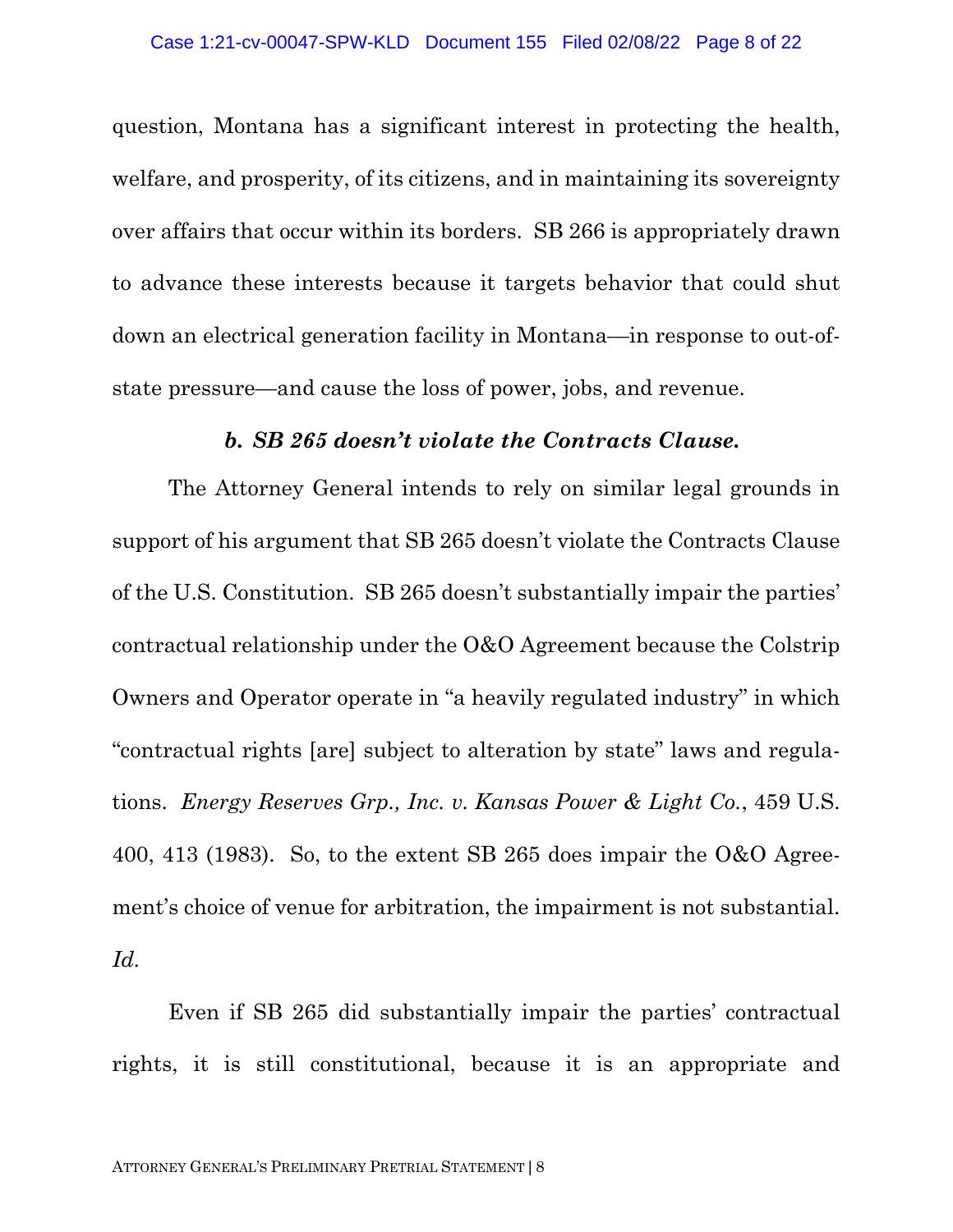reasonable way to advance a significant and legitimate public purpose. *Sveen*, 138 S. Ct. at 1821. In SB 265's statement of purpose, the Montana Legislature observed that "electrical generation facilities located in Montana have significant implications for the economy, environment, and health and welfare of Montana consumers" and that "arbitration of disputes" concerning these issues "outside of Montana threatens Montana's laws, policies, and the interest of Montana in securing and maintaining a reliable source of electricity." *See* SB 265 (statement of purpose). Ensuring that arbitration regarding jointly owner electrical generation facilities occurs in Montana is an appropriate way of safeguarding Montana's energy supply, the safety of Colstrip workers and customers, and the economic interests of the People of Montana.

### *c. SB 266 doesn't violate the Commerce Clause.*

Neither SB 266's funding provision nor unanimous approval provision violates the Commerce Clause. A two-tiered test determines whether a law violates the Commerce Clause. First, if the state law discriminates against or directly regulates interstate commerce, it is likely unconstitutional. *Pharm. Research Mfrs. of Am v. Cnty. of Alameda*, 768 F.3d 1037, 1041 (9th Cir. 2014). If the law does not discriminate against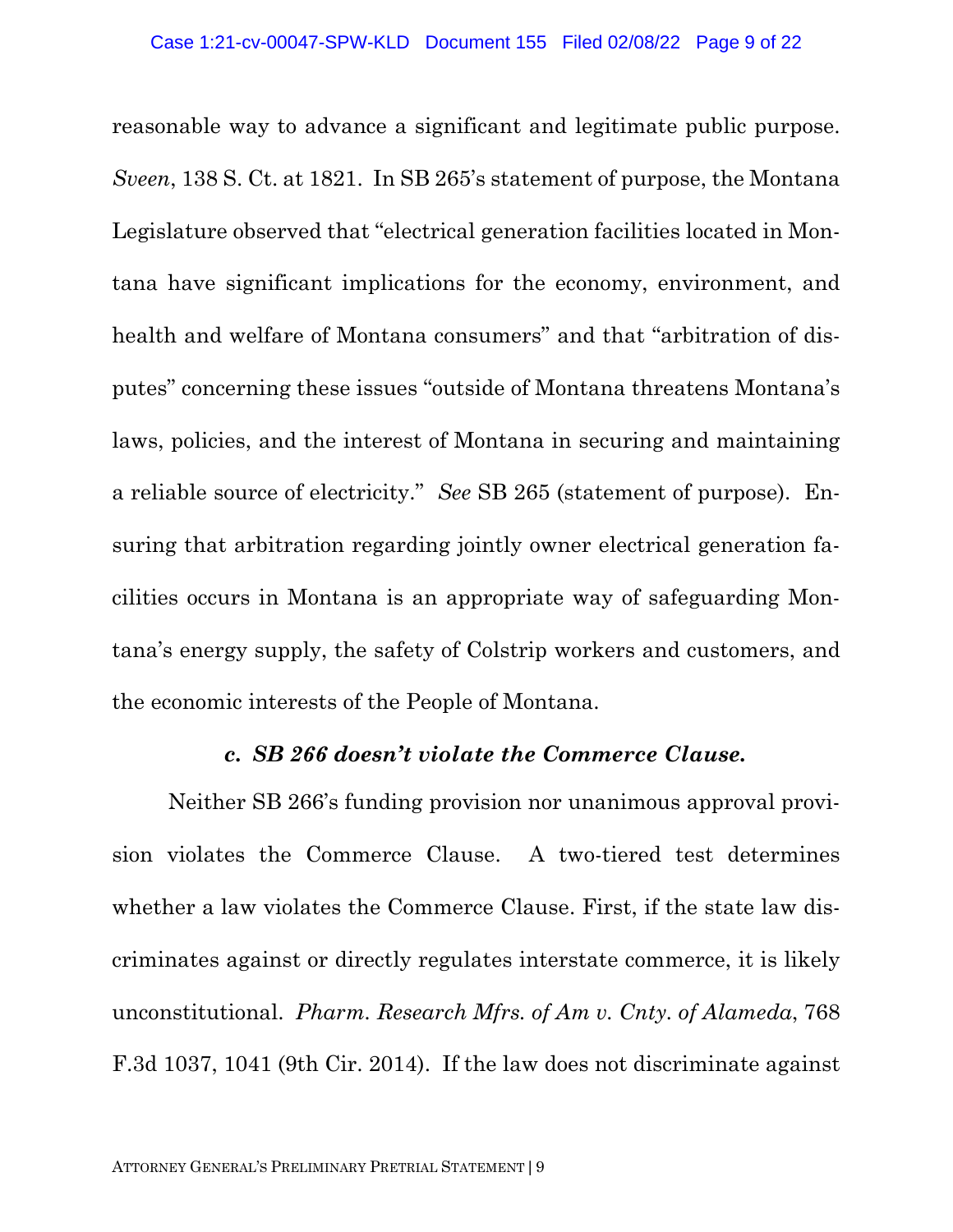or directly regulate interstate commerce, the court then applies the *Pike*  balancing test, which asks if the burden the law imposes on interstate commerce clearly outweighs the putative local benefits of the law. *Id.* at 1044.

Neither SB 266's funding provision nor unanimous approval provision discriminates against or directly regulates interstate commerce. *Id.* A law like SB 266 that "treat[s] all private companies exactly the same does not discriminate against interstate commerce." *Ass'n des Eleveurs de Canards et d'Oies du Quebec v. Harris*, 729 F.3d 937, 948 (9th Cir. 2013). SB 266 applies to all jointly owned electrical generation facilities in Montana without regard to any of the parties' state citizenship. It treats the out-of-state and in-state co-owners of Colstrip the same way.

Both provisions also survive the second, *Pike* balancing, tier. "A critical requirement for proving a violation of the dormant Commerce Clause is that there must be a *substantial burden on interstate commerce.*" *Nat'l Ass'n of Optometrists & Opticians v. Brown*, 682 F.3d 1144, 1148 (9th Cir. 2012) (emphasis in original). Neither SB 266's funding provision nor the unanimous consent provision substantially burdens interstate commerce. And both advance critical local benefits relating to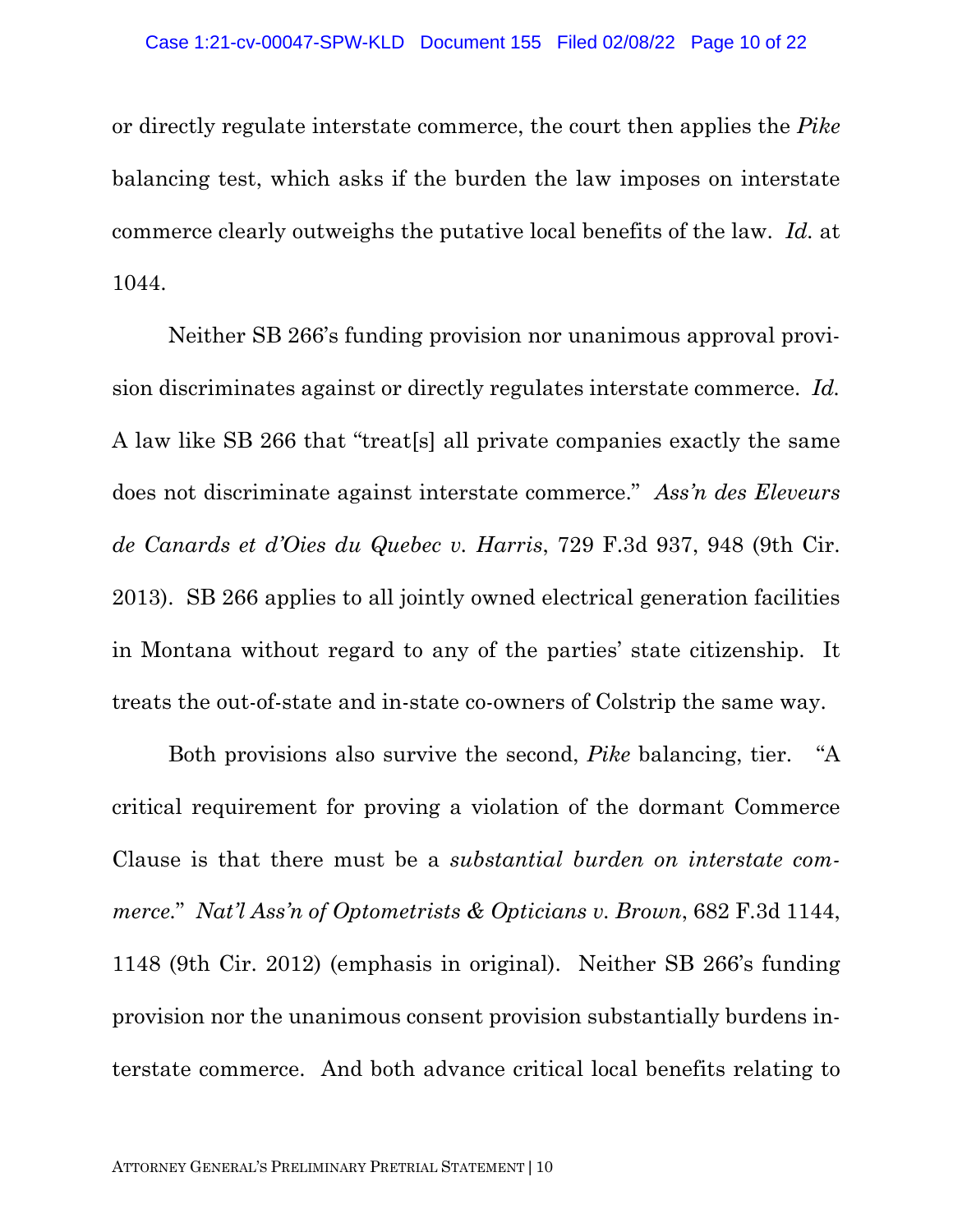safety, public welfare, prosperity, and maintaining an adequate energy supply for Montanans. "[U]nder our constitutional scheme the States retain broad power to legislate protection for their citizens in matters of local concern such as public health." *Id.* at 1148–49 (quoting *Great Atl. & Pac. Tea Co v. Cottrell*, 424 U.S. 366, 371, 96 S. Ct. 923 (1976)).

## *d. The Federal Arbitration Act doesn't preempt SB 265.*

The Attorney General intends to argue that SB 265 falls under the Federal Arbitration Act's saving clause—9 U.S.C.§ 2—because it is part of a package of generally applicable statutes which invalidate choice of forum provisions in contracts generally. In support of this argument, the Attorney General intends to rely on *Keystone, Inc. v. Triad Sys.*, 971 P.2d 1240, 1243 (Mont. 1998), *Blair v. Rent-A-Center, Inc.*, 928 F.3d 819, 825 (9th Cir. 2019) and other related cases.

#### *e. SB 266 isn't unconstitutionally vague.*

SB 266 provides notice to persons of ordinary intelligence of what it prohibits and is not "so standardless that it authorizes or encourages discriminatory enforcement." *F.C.C. v. Fox Television Studios*, 567 U.S. 239, 253 (2012). The Attorney General intends to rely on *Fox Television*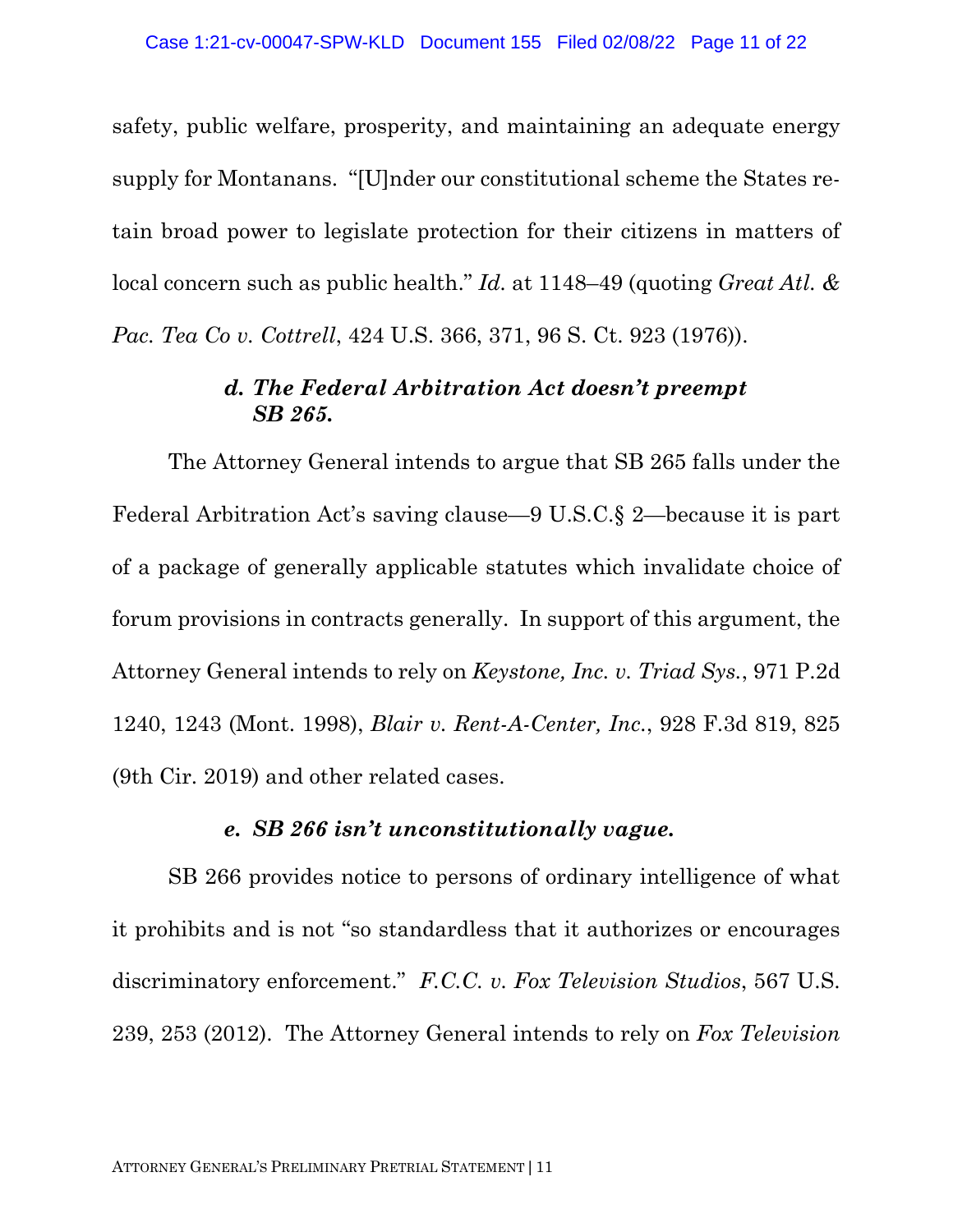567 U.S. at 253, *Yamada v. Snipes*, 786 F.3d 1182 (9th Cir. 2015), and other related cases.

## **3. The Attorney General is not a "person" subject to suit under 42 U.S.C. § 1983.**

The factual basis for this defense is that the Attorney General has no enforcement role with respect to SB 265. Attorney General Knudsen, further, has not taken or threatened to take any enforcement action with respect to SB 266. Austin Knudsen is a party to this case only in his official capacity as Attorney General for the State of Montana. State officials sued in their official capacity are not proper defendants in § 1983 cases, except where they have a specific enforcement duty and are threatening to exercise that duty. *Will v. Mich. Dep't of State Police*, 492 U.S. 58 (1989) ("We hold that neither a State nor its officials acting in their official capacities are 'persons' under § 1983.")

For the *Ex parte Young* exception to apply, the defendant state official must have "some connection with the enforcement of the act" in question or be "specially charged with the duty to enforce the statute" and be threatening to exercise that duty." *Okpalobi v. Foster*, 244 F.3d 405, 414–15 (5th Cir. 2001) (en banc) (quoting *Ex parte Young*, 209 U.S. at 157, 158 (1908)); *see also Allstate Ins. Co. v. Abbott*, 495 F.3d 151, 159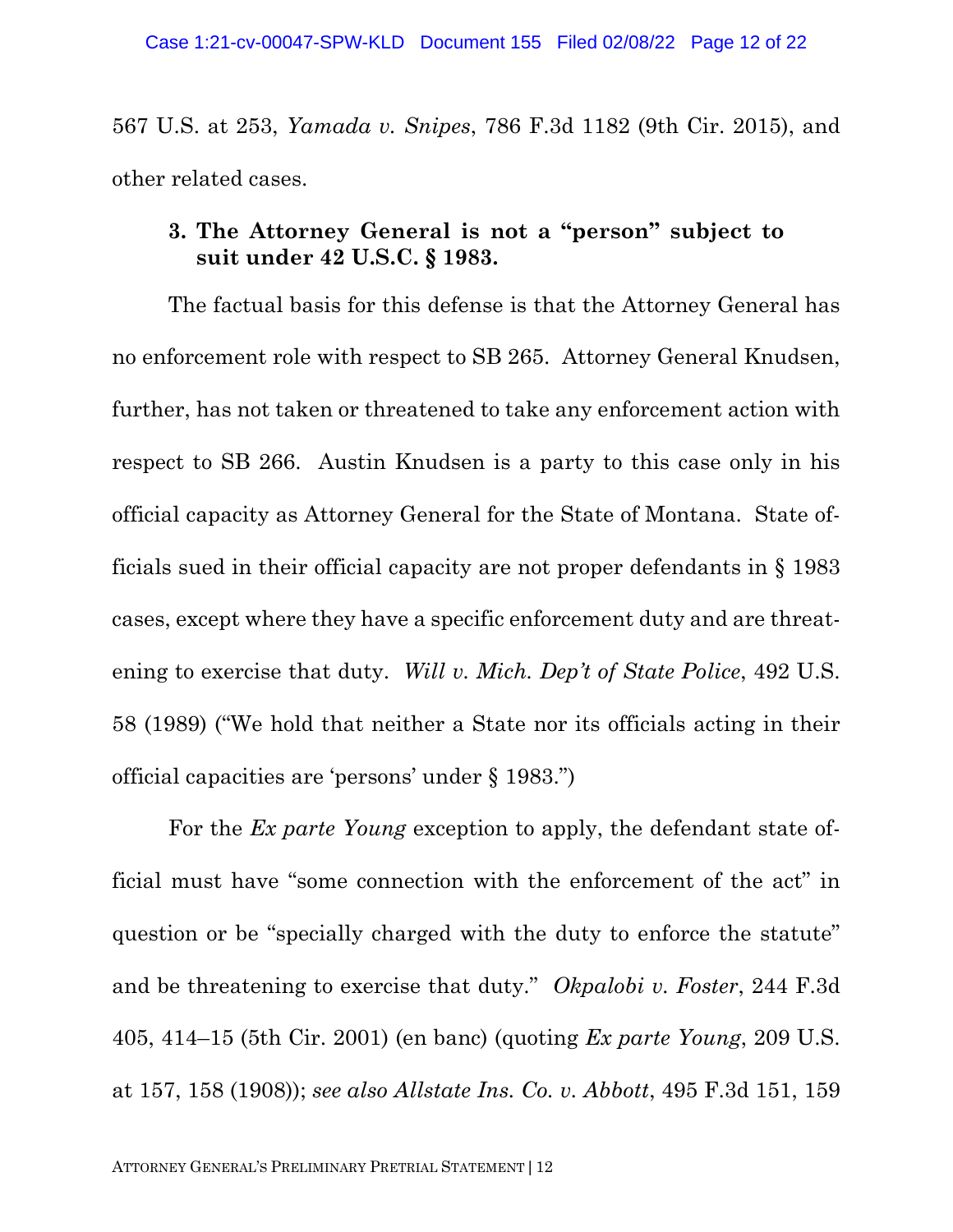(5th Cir. 2007) (quoting *Ex parte Young*, 209 U.S. at 157) ("Young requires that '[i]n making an officer of the state a party defendant in a suit to enjoin the enforcement of an act alleged to be unconstitutional,...such officer must have some connection with the enforcement of the act, or else it is merely making...the state a party.'" "Any probe into the existence of a *Young* exception should gauge (1) the ability of the official to enforce the statute at issue under his statutory or constitutional powers, and (2) the demonstrated willingness of the official to enforce the statute." *Okpalobi*, 244 F.3d at 417. "The required 'connection' is not merely the general duty to see that the laws of the state are implemented, but the particular duty to enforce the statute in question and a demonstrated willingness to exercise that duty." *Morris v. Livingston*, 739 F.3d 740, 746 (5th Cir. 2014) (quotations omitted).

### **4. The Attorney General cannot be sued for retroactive injunctive relief under 42 U.S.C. § 1983.**

Courts may enjoin a state official's future conduct in some circumstances but may not award retroactive relief. *Edelman v. Jordan*, 415 U.S. 651 (1974); *Pennhurst State Sch. & Hosp. v. Halderman*, 465 U.S. 90 (1984); U.S. Const. Eleventh Amend.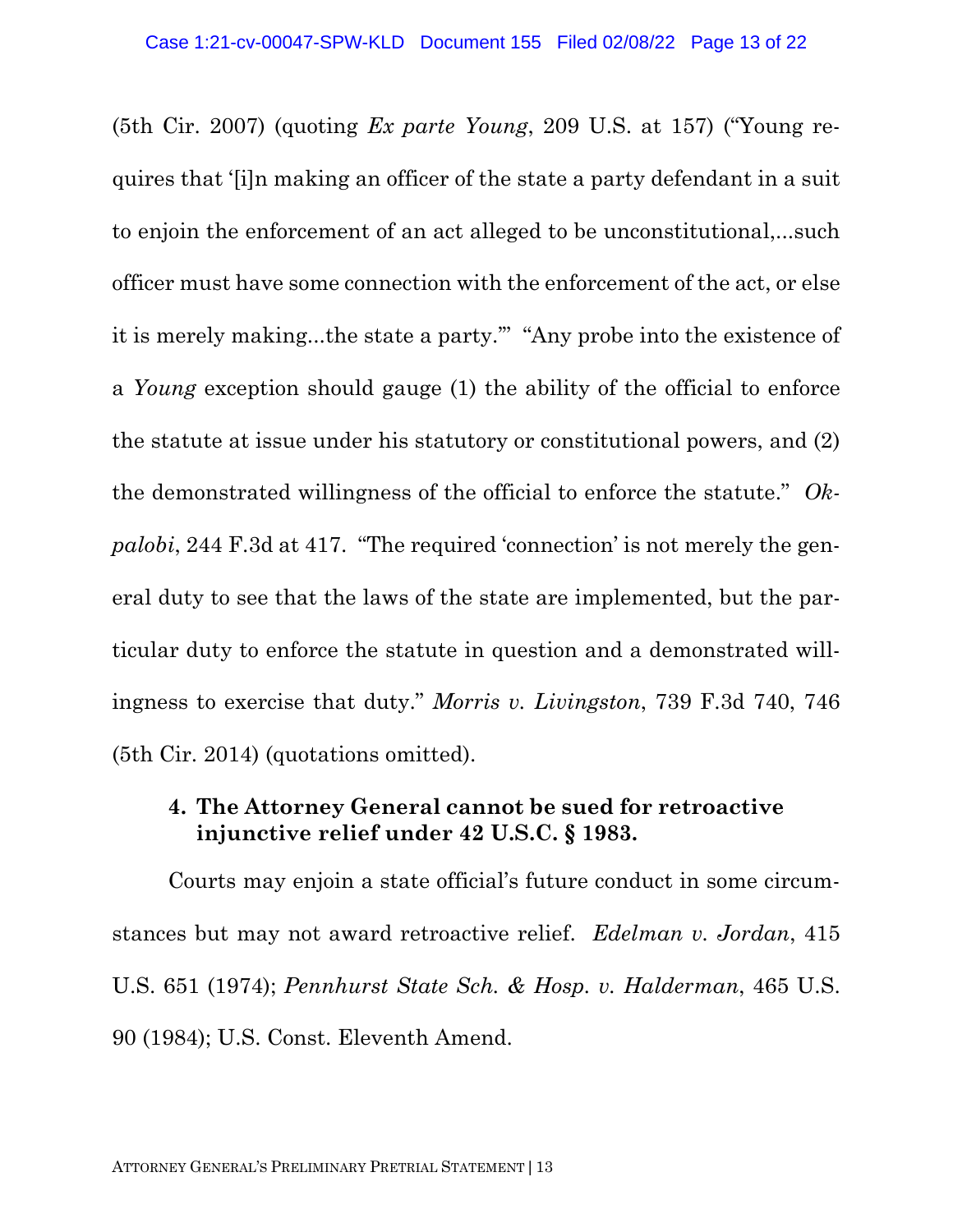# **5. Plaintiffs lack standing to assert the causes of action and claims of which they complain.**

Plaintiffs lack article III standing because they can't establish an injury-in-fact. The Attorney General believes, and will submit substantiating evidence after discovery, that the O&O Agreement already requires unanimous consent of all owners to shut down Colstrip, so long as Colstrip is producing electricity in accordance with Prudent Utility Practice. The Attorney General also believes, and will submit substantiating evidence after discovery, that the O&O Agreement requires each owner to fund its share of "operating costs," as SB 266 defines that term. So SB 266 doesn't prevent Plaintiffs from doing anything the O&O Agreement doesn't already prevent them from doing. Plaintiffs therefore can't show that their alleged injuries are "fairly traceable" to SB 266 or would "likely" be "redressed by a favorable decision." *Lujan*, 504 U.S. at 560– 61. And, because there is no risk of imminent enforcement of SB 266 (*see*  Doc. 57), they cannot show an injury which is imminent. *Lujan*, 504 U.S. at 560–61.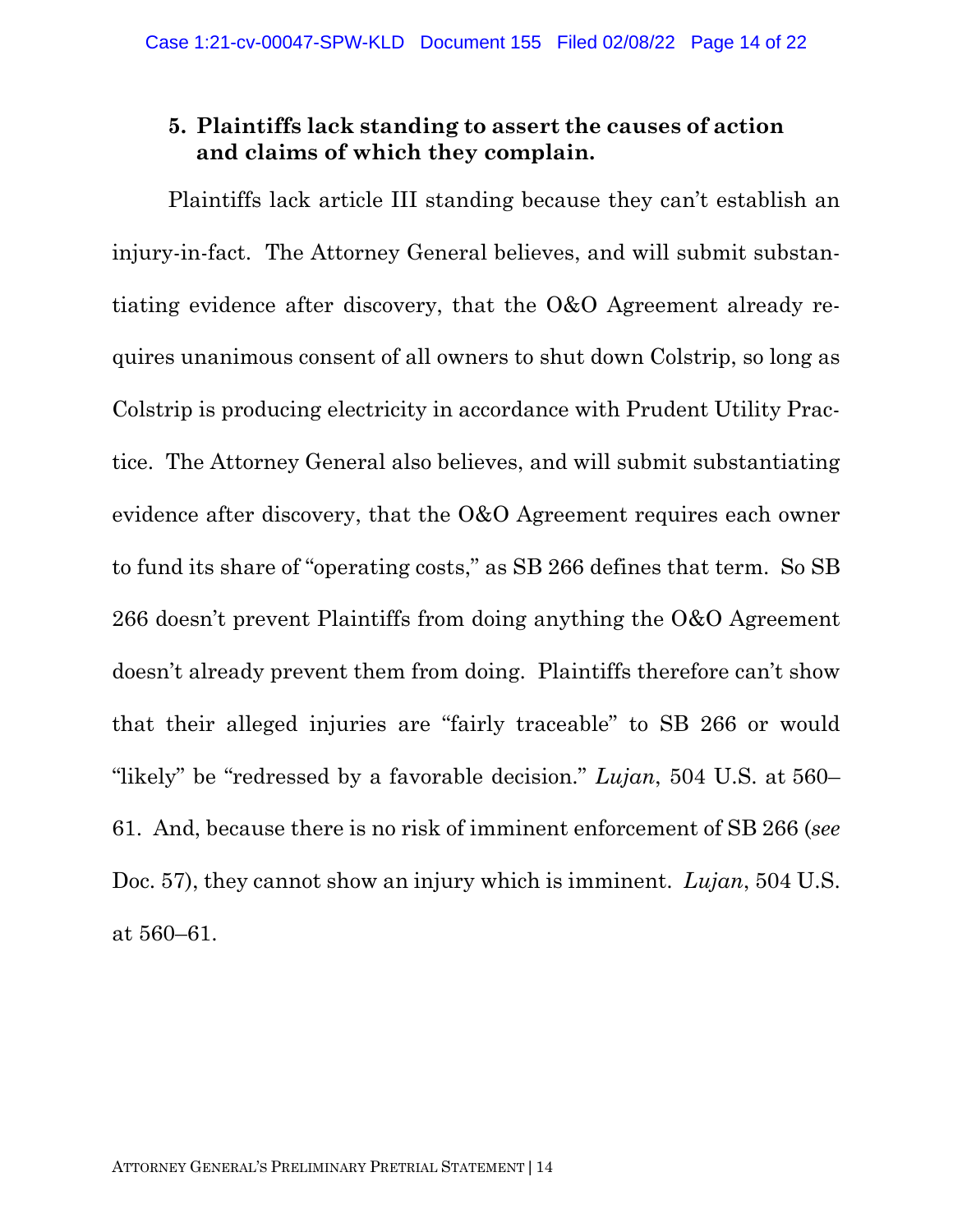## **6. The issues raised in Plaintiffs' complaint are not ripe for judicial resolution.**

To satisfy the Article III case or controversy requirement, a matter must be ripe for judicial review. *See Clark v. City of Seattle*, 899 F.3d 802, 808 (9th Cir. 2018) (quoting *Thomas v. Anchorage Equal Rights Comm'n*, 220 F.3d 1134, 1138 (9th Cir. 2000) (en banc)). The Attorney General believes, and will submit substantiating evidence after discovery, that the PNOs cannot establish that they plan to violate SB 266 either by acting to shut down Colstrip or refusing to fund their share of operating costs. The Attorney General believes, and will submit substantiating evidence after discovery that, to the contrary, they have—together with NorthWestern and Talen—approved the 2021 budget and the 2022 budget.

Plaintiffs cannot satisfy the "genuine threat of imminent prosecution" ripeness exception because (1) they don't have a "concrete plan" to violate SB 266; (2) the Attorney General has indicated that he does not anticipate enforcing SB 266 against Plaintiffs anytime soon (*see* Doc. 57); and (3) and there is no "history of past prosecution or enforcement under" SB 266. *See Thomas*, 220 F.3d at 1139. The issues in this case are, therefore, not ripe for judicial review.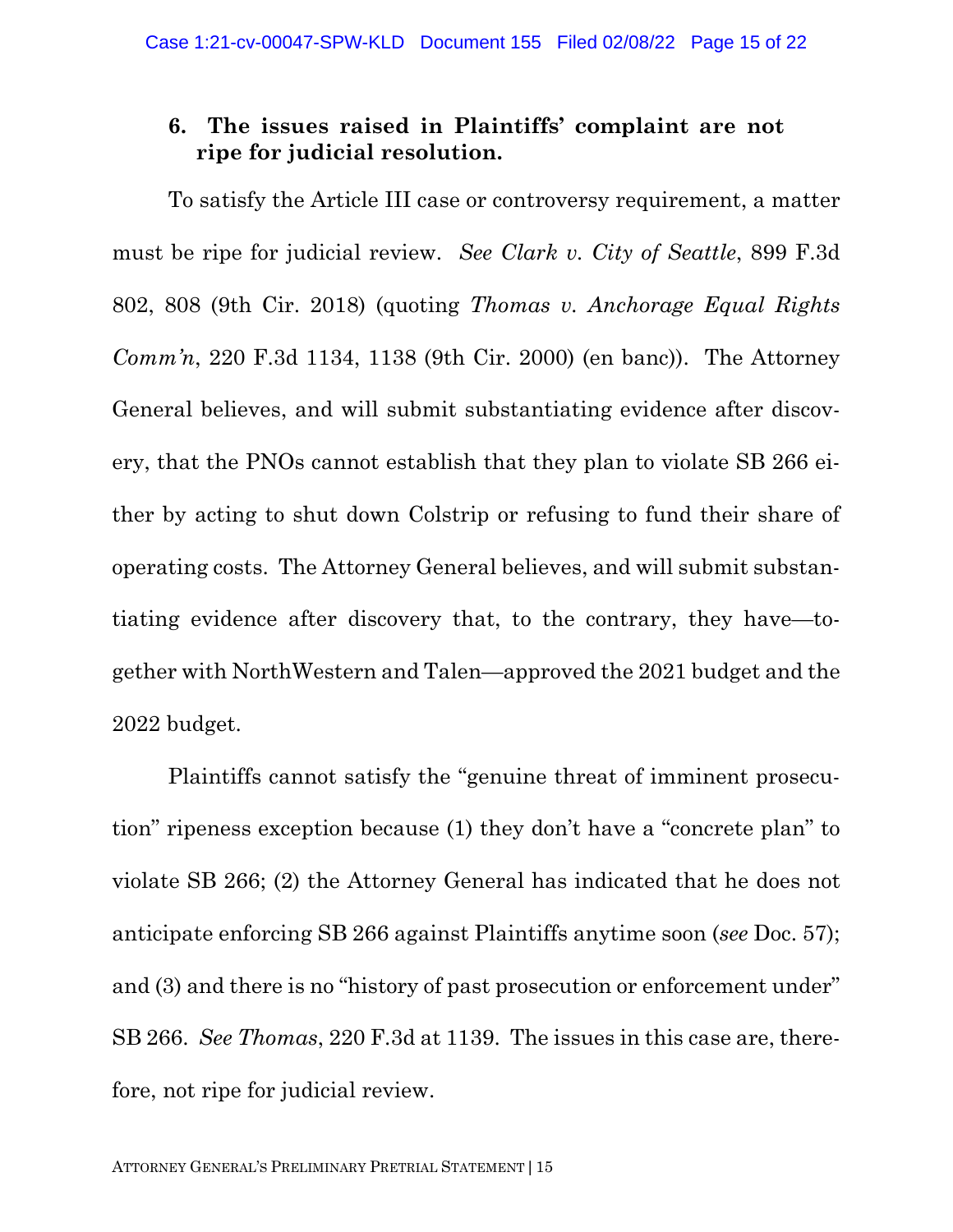# **7. Plaintiffs' causes of action and claims are not justiciable.**

Plaintiffs' claims are not justiciable because they lack standing and because the claims are not ripe, as discussed above.

# **8. The Court should abstain from hearing this matter under federal abstention doctrines.**

Because the Attorney General has taken no enforcement action and is preliminarily enjoined from doing so, and because no current, ongoing civil enforcement proceeding exists, the Attorney General intends to withdraw this defense before trial.

# **9. The doctrine of unclean hands may bar plaintiffs' claims.**

The Attorney General believes, and will submit substantiating evidence after discovery, that Plaintiffs' behavior in arbitration proceedings and two other related federal cases belies their stated concern in this case that SB 266 may prevent them from advocating their position that the O&O Agreement doesn't require unanimous consent to shut down Colstrip, such that the equitable doctrine of unclean hands may bar their claims for equitable relief. As a legal basis for this defense, the Attorney General intends to rely on *Rutherford v. Ultra Shields Prods. Int'l*, 2002 MT 137N and other cases.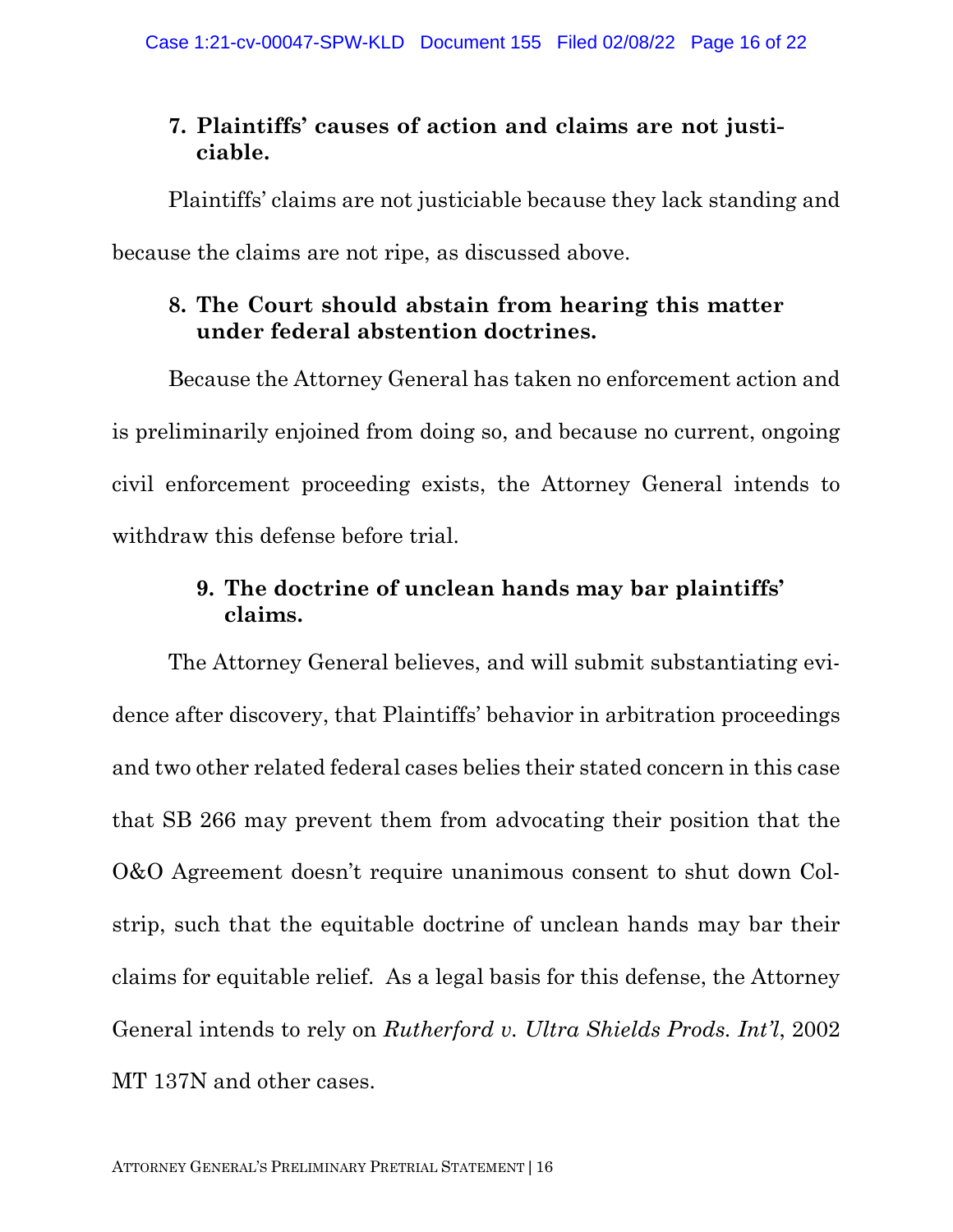#### **E. Computation of Damages**

Because Plaintiffs seek only declaratory and injunctive relief, the Attorney General does not anticipate that there will be any damages to calculate.

#### **F. Pendency of Disposition of Any Related Litigation**

*Talen Montana, LLC v. Avista Corporation, et al.*, 1:21-cv-00058- SPW-TJC, is currently pending before the U.S. District Court for the District of Montana, Billings division. That case involves a dispute between the Colstrip Owners and Operator over whether arbitration must proceed and, if so, where and under what state's law. The applicability of SB 265 is an issue in the case. The Pacific Northwest Owners—defendants in that case—have moved to consolidate cv-00058-SPW-TJC with this case. The Court has stayed the motion to consolidate pending a ruling on Talen's motion to remand the case to Montana state court based on lack of diversity subject matter jurisdiction. Magistrate Judge Cavan has issued a written Findings and Recommendation ("F&R") recommending that the Court remand the case.

*Avista Corporation, et al. v. NorthWestern Corporation et al.*, 1:21 cv-00090-SPW-TJC is currently pending before the U.S. District Court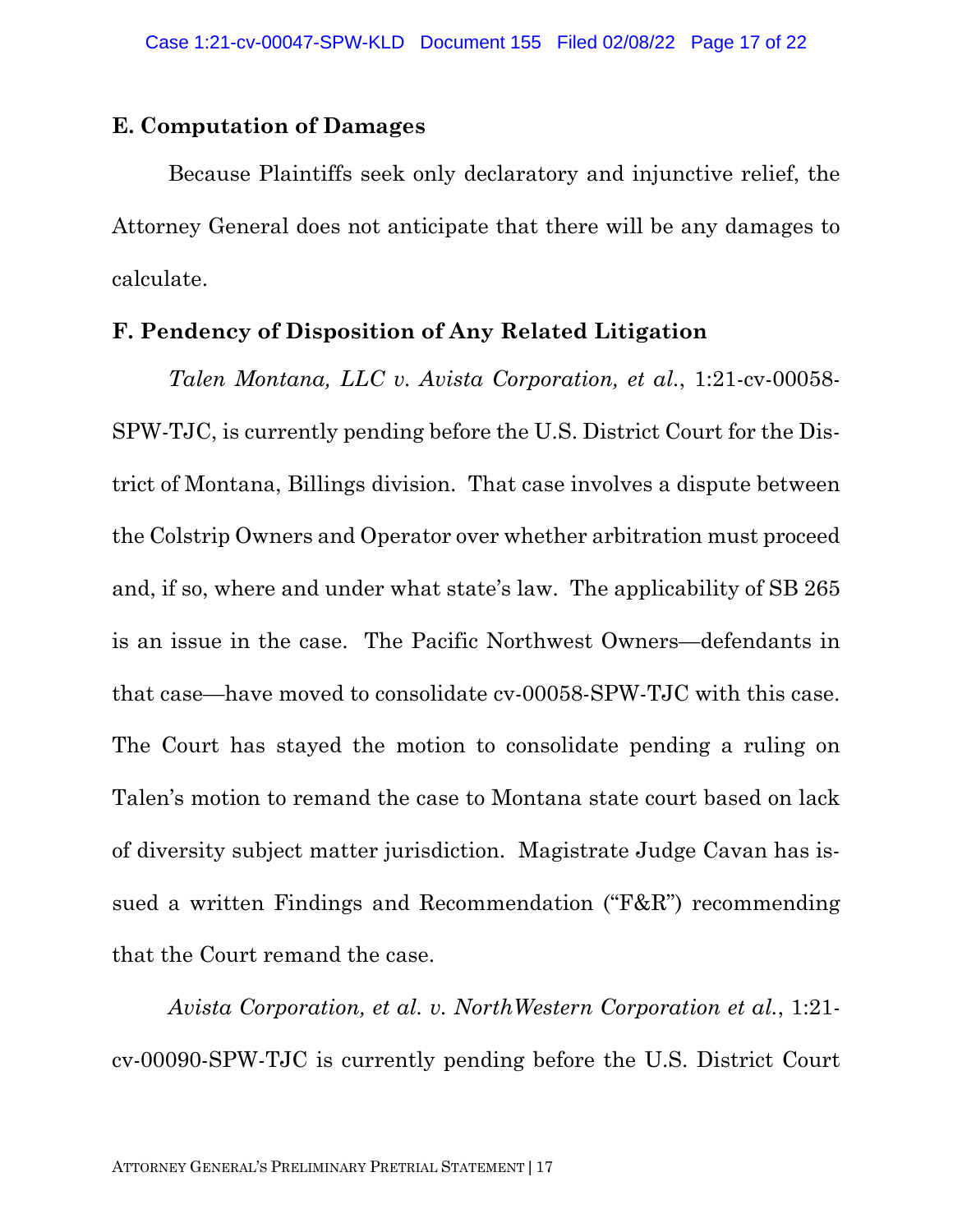for the District of Montana, Billings division. In that case, the Pacific Northwest Owners sued in Washington state court, seeking an order compelling arbitration under Washington law. The Defendants removed to the U.S. District Court for the Eastern District of Washington. The case has since been transferred to this Court. Talen has answered the Plaintiffs' Complaint in that case. To this date, no party has filed a dispositive motion in the case.

## **G. Proposed Additional Stipulations of Fact and Law**

The Attorney General refers the Court to the list of stipulated facts the parties have separately submitted. At this stage in the litigation, the Attorney General will not stipulate to additional facts or points of law absent Plaintiffs' production of meaningful discovery allowing investigation into Plaintiffs' claims.

# **H.Proposed Deadlines Relating to Joinder of Parties of Amendment of Pleadings**

The Attorney General proposes a deadline of April 8, 2022 to join parties and amend pleadings.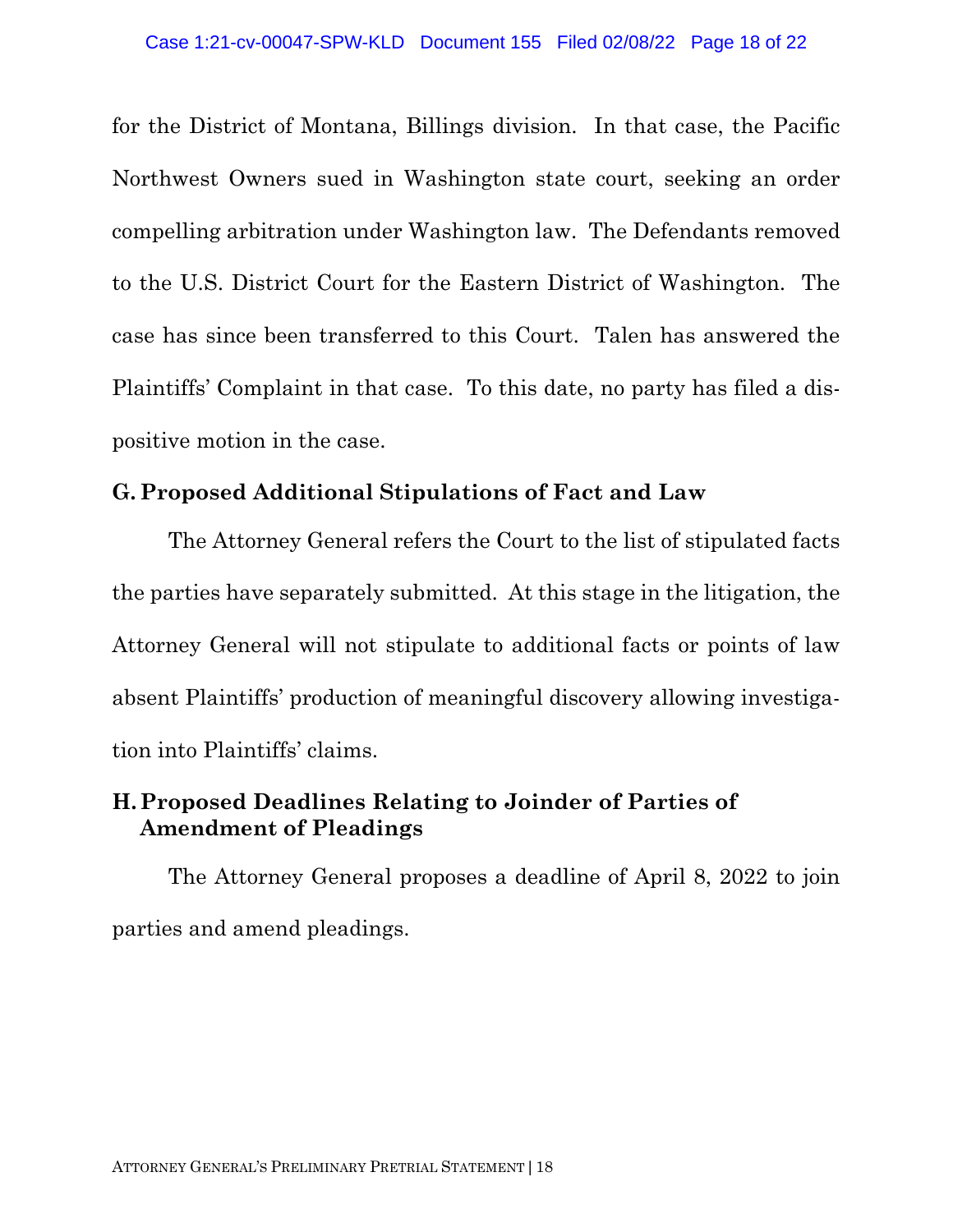# **I. Identification of Controlling Issues of Law Suitable for Pretrial Disposition**

The Attorney General believes all of Plaintiffs' claims against the

Attorney General may be subject to pretrial disposition based on the de-

fenses asserted above.

# **J. Individuals with Knowledge of Parties' Claims or Defenses**

Individuals with knowledge of the parties' claims and defenses in

this case may include:

1. Montana State Senator Steve Fitzpatrick c/o Montana Attorney General 215 North Sanders P.O. Box 201401 Helena, MT 59620-1401 Tel: (406) 444-2026 Fax: (406) 444-3549

Senator Fitzpatrick sponsored SB 265 and SB 266 in the Montana Legislature.

2. Unknown representatives of the other named parties in this case have knowledge of the contents of the O&O Agreement, its rights and obligations, and the parties' actions with respect to that Agreement. Such individuals have knowledge of how SB 265 and SB 266 affect the parties' rights and obligations under the Agreement. Such individuals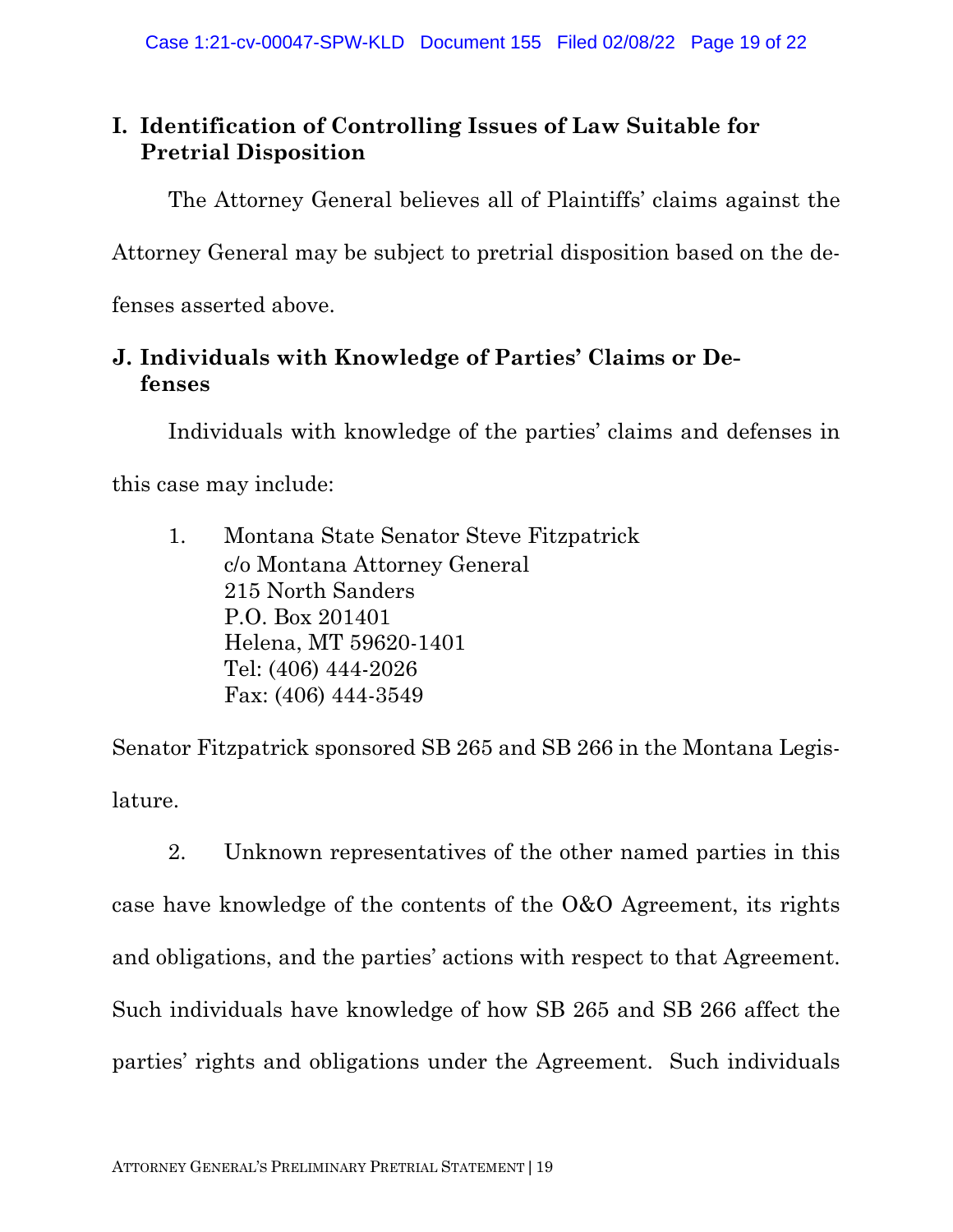have knowledge of Plaintiffs' claim that the Washington and Oregon laws will make it economically unreasonable for them to keep Colstrip running, their plans for shutting down Colstrip, the extent to which Colstrip may be expected to continue operating in accordance with Prudent Utility Practice, and other topics relevant to the claims and defenses in this case.

## **K. Substance of any Insurance Coverage.**

Since Plaintiffs seek declaratory and injunctive relief, no insurance agreement applies.

# **L. Status of Settlement Discussions and Prospect for Compromise of Case**

No settlement discussions have taken place. The Attorney General does not believe settlement in this litigation is likely.

# **M. Special Procedures**

The Attorney General does not believe any special procedures are necessary at this time.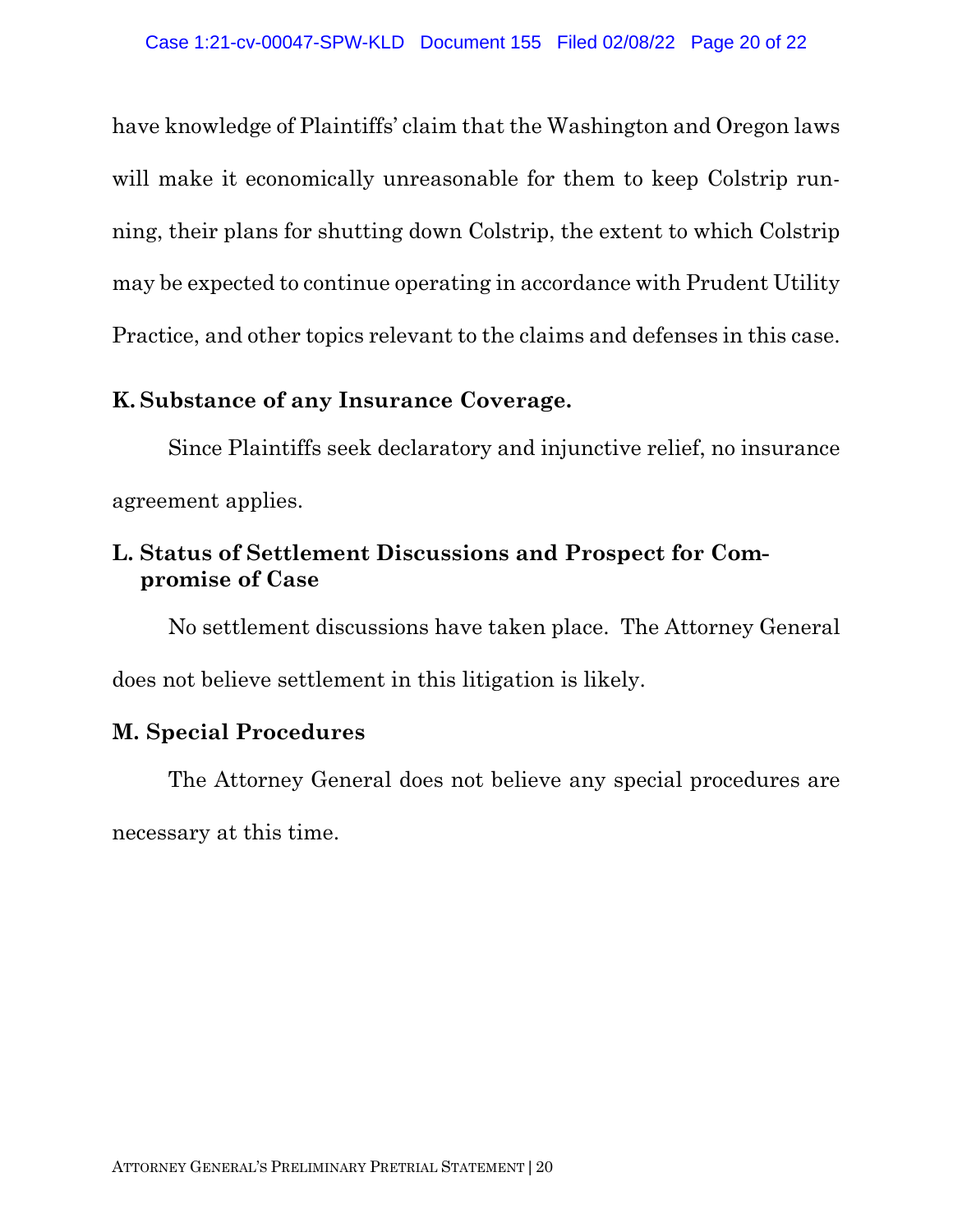## DATED this 8th day of February, 2022.

AUSTIN KNUDSEN Montana Attorney General

KRISTIN HANSEN *Lieutenant General*

DAVID M.S. DEWHIRST  *Solicitor General*

 DEREK OESTREICHER  *General Counsel*

/s/ *Emily Jones* 

 EMILY JONES  *Special Assistant Attorney General* Jones Law Firm, PLLC 115 N. Broadway, Suite 410 Billings, MT 59101 Phone: 406-384-7990 emily@joneslawmt.com

 *Counsel for Defendant Austin Knudsen*